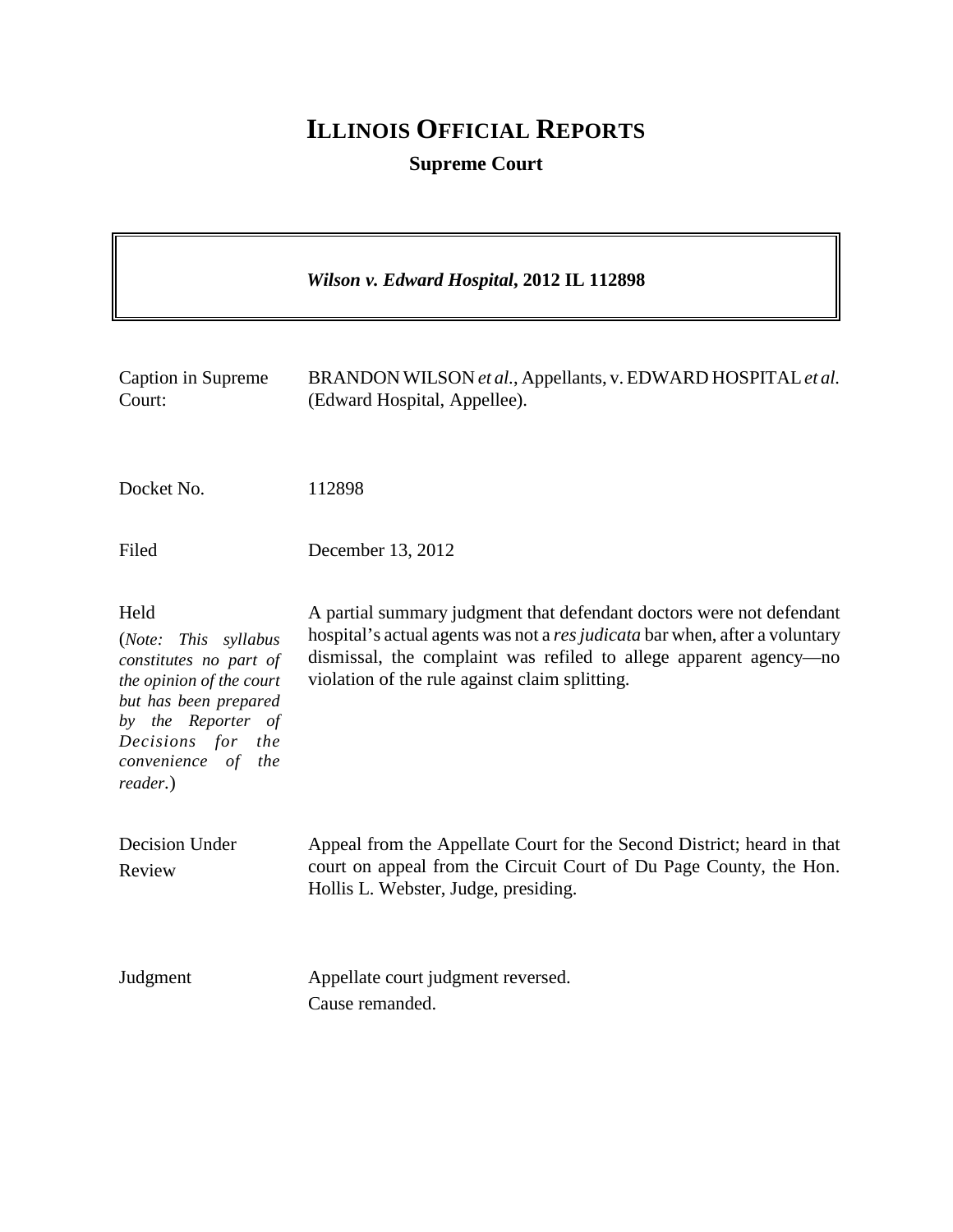| Counsel on<br>Appeal | Michael W. Rathsack, of Chicago (Michael P. Cogan, of counsel), for<br>appellants.                                                                                                             |
|----------------------|------------------------------------------------------------------------------------------------------------------------------------------------------------------------------------------------|
|                      | Mary N. Nielsen and Hugh C. Griffin, of Hall, Prangle & Schoonveld,<br>LLC, of Chicago, for appellee.                                                                                          |
| <b>Justices</b>      | JUSTICE GARMAN delivered the judgment of the court, with opinion.<br>Chief Justice Kilbride and Justices Freeman, Thomas, Karmeier, Burke,<br>and Theis concurred in the judgment and opinion. |

#### **OPINION**

¶ 1 Plaintiffs, Brandon Wilson and Daphne Wilson, brought an action for medical malpractice in the circuit court of Du Page County against defendant Edward Hospital, two doctors and their practice groups, and a nurse for injuries allegedly caused to Brandon during surgery to repair a broken leg. Pertinent to this appeal, plaintiffs alleged that the two doctors were agents of the hospital. The trial court granted partial summary judgment to the hospital on the ground that the two doctors were not the hospital's actual agents. The court found a question of fact to exist as to whether the doctors were the hospital's apparent agents. Plaintiffs voluntarily dismissed their complaint. Subsequently, they refiled their complaint, alleging that the doctors were the hospital's apparent agents. The hospital moved to dismiss on the grounds that the trial court's earlier finding that the doctors were not the hospital's actual agents was a final judgment on the merits and that *res judicata* therefore barred the refiled action. The trial court denied the motion, but certified a question to the appellate court pursuant to Supreme Court Rule 308 (eff. Feb. 1, 1994) on the issue of whether actual agency and apparent agency are separate claims for purposes of *res judicata* and the prohibition against claim-splitting, thereby barring the refiling of the complaint based on apparent agency. The appellate court answered the certified question in the affirmative. 2011 IL App (2d) 110085-U. This court granted plaintiffs leave to appeal. Ill. S. Ct. R. 315 (eff. Feb. 26, 2010).

### ¶ 2 BACKGROUND

#### ¶ 3 In 2003, plaintiff Brandon Wilson, who was then a minor, broke his right femur in an automobile accident. He was taken to defendant Edward Hospital, where surgery was performed to repair the fractured bone. During surgery, Brandon aspirated vomit into his lungs, causing cardiac arrest which resulted in an anoxic brain injury.

¶ 4 In 2004, Brandon and his mother, Daphne, filed a complaint for medical malpractice. Their complaint alleged that the surgery was not of an emergency nature and that the doctors were negligent in failing to provide for a sufficient period of fasting prior to performing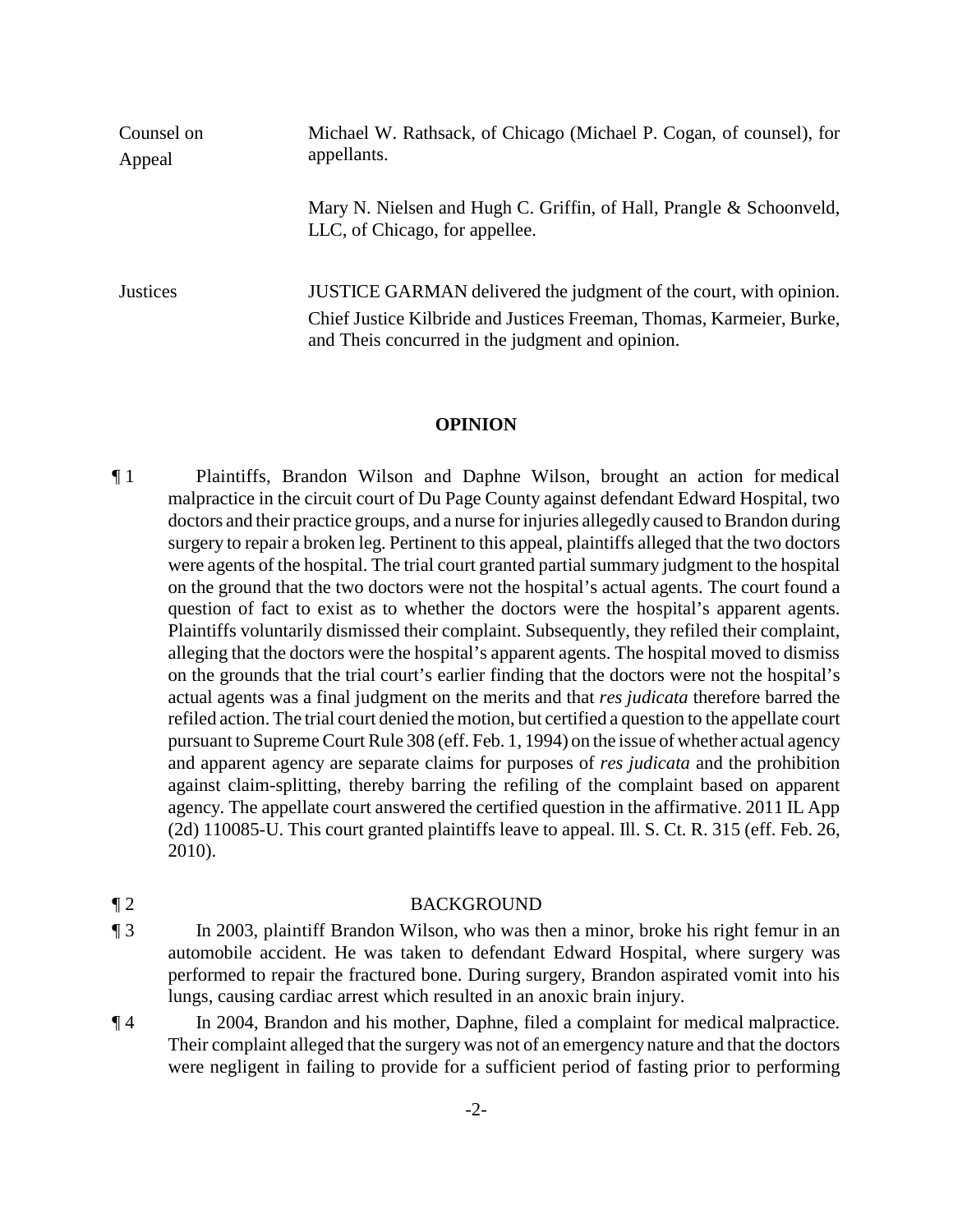surgery on Brandon. Plaintiffs alleged that all persons working at the hospital were employees and/or agents of the hospital. In a single count of their second amended complaint, plaintiffs alleged that each of the defendant doctors was an "agent in law or in fact" of the hospital and that the hospital was liable for the wrongful acts and omissions of the doctors. The hospital filed a motion for partial summary judgment, arguing that the doctors were neither its actual nor its apparent agents. The trial court granted partial summary judgment on the ground that the doctors were not actual agents of the hospital. The court found that a question of fact existed as to whether the doctors were the apparent agents of the hospital. In 2009, plaintiffs voluntarily dismissed their complaint pursuant to section 2-1009 of the Code of Civil Procedure (Code) (735 ILCS 5/2-1009 (West 2008)). One year later, plaintiffs refiled their action. In their third amended complaint, they alleged, as to the hospital, that both doctors acted as apparent agents of the hospital. The hospital moved to dismiss, citing this court's decision in *Hudson v. City of Chicago*, 228 Ill. 2d 462 (2008). The hospital argued that plaintiffs' refiled action was barred by *res judicata* because (1) a final judgment on the merits was rendered on plaintiffs' actual agency claim; (2) the causes of action against the hospital pleaded in the original and refiled actions are identical; and (3) there is an identity of parties. Thus, according to the hospital, since *res judicata* bars every matter that might have been raised or determined in the first action, plaintiffs' apparent agency claims were barred.

¶ 5 The trial court denied the hospital's motion to dismiss but granted its motion for an order certifying the following question of law under Rule 308:

> "Are actual agency and apparent agency separate claims for purposes of the *res judicata* doctrine and the prohibition against claim-splitting set forth by the Supreme Court in *Hudson v. City of Chicago*, 228 Ill. 2d 462 (2008) and *Rein v. David A. Noyes & Co.*, 172 Ill. 2d 325 (1996), so that a summary judgment entered on the actual agency claims in plaintiff's initial suit bars plaintiff's apparent agency claims in this refiled suit, even in the face of a ruling that there is a question of fact as to the apparent agency claims?"

- ¶ 6 The appellate court answered the certified question in the affirmative, holding that actual agency and apparent agency are separate claims subject to the bar of *res judicata* and the prohibition against claim-splitting.In doing so, the appellate court followed *Rein* and *Hudson* and an appellate decision, *Williams v. Ingalls Memorial Hospital*, 408 Ill. App. 3d 360 (2011). The appellate court here rejected plaintiffs' argument that they had only a single claim for negligence based upon vicarious liability that was supported in different ways by allegations of actual agency and apparent agency. It also rejected their argument that the trial court's determination that as a matter of law, the doctors were not the actual agents of the hospital, did not affect the unitary nature of the negligence claim. 2011 IL App (2d) 110085-U.
- 

#### ¶ 7 ANALYSIS

¶ 8 A certified question under Rule 308 presents a question of law, which we review *de novo*. *Solon v. Midwest Medical Records Ass'n*, 236 Ill. 2d 433, 439 (2010).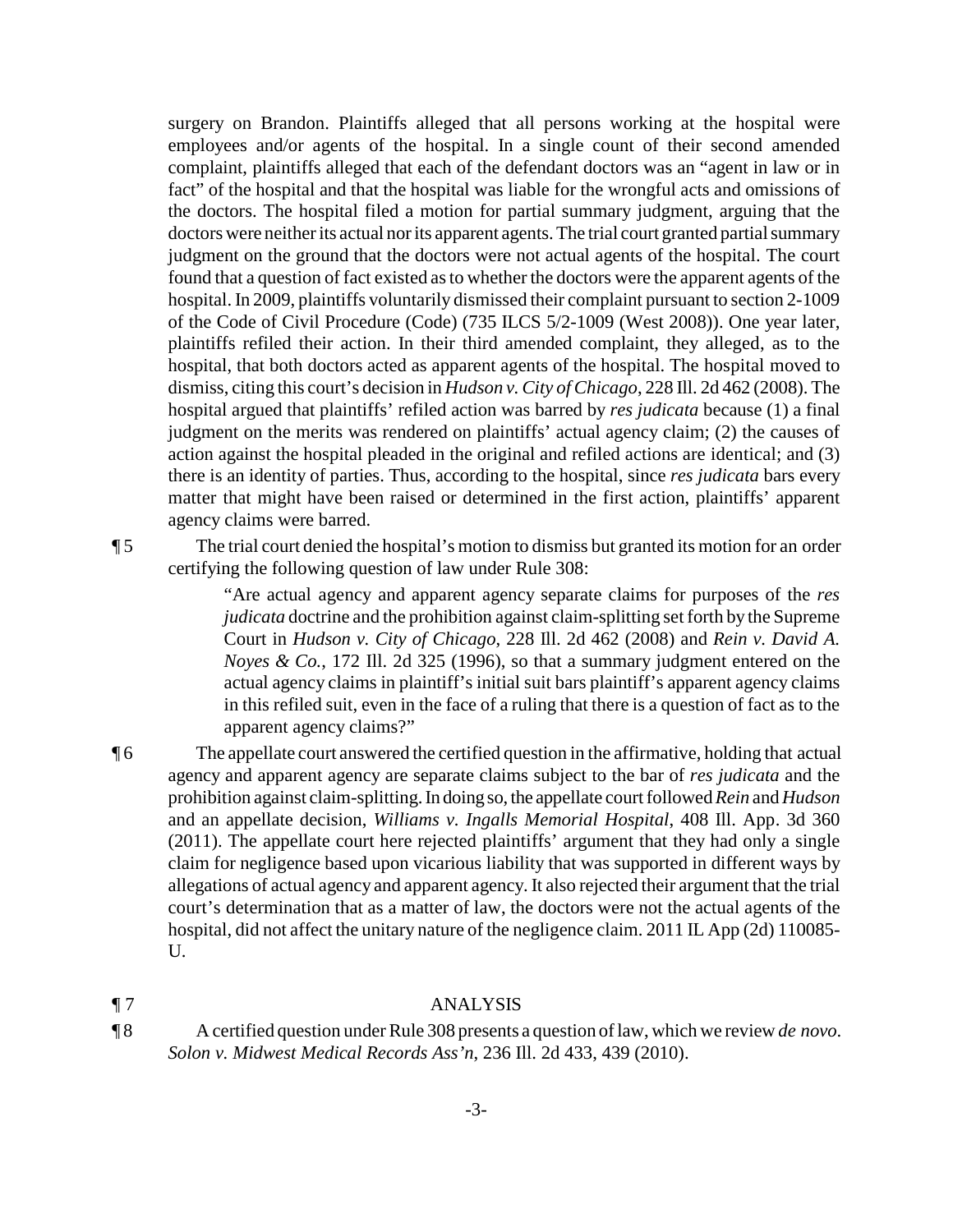- ¶ 9 The issue before us is whether*res judicata* and the prohibition against claim-splitting bar plaintiffs' refiled action due to the trial court's order granting partial summary judgment in the first action on plaintiffs' allegation that the defendant doctors were actual agents of the hospital. The doctrine of *res judicata* provides that a final judgment on the merits rendered by a court of competent jurisdiction acts as an absolute bar to a subsequent action between the same parties or their privies involving the same claim, demand, or cause of action. The bar extends not only to all matters that were actually decided but also to those matters that could have been decided in the prior action. *Nowak v. St. Rita High School*, 197 Ill. 2d 381, 389 (2001); *River Park, Inc. v. City of Highland Park*, 184 Ill. 2d 290, 302 (1998). Three requirements must be met for *res judicata* to apply: (1) a final judgment on the merits rendered by a court of competent jurisdiction; (2) identity of cause of action; and (3) identity of parties or their privies. *DeLuna v. Treister*, 185 Ill. 2d 565, 572 (1999).
- ¶ 10 A cause of action is defined by the facts that give rise to a right to relief. Though one group of facts may give rise to a number of different theories of recovery, there remains a single cause of action. *People ex rel. Burris v. Progressive Land Developers, Inc.*, 151 Ill. 2d 285, 295 (1992).

" 'If the same facts are essential to the maintenance of both proceedings or the same evidence is needed to sustain both, then there is identity between the allegedly different causes of action asserted and *res judicata* bars the latter action.' " *Id.* (quoting *Morris v. Union Oil Co. of California*, 96 Ill. App. 3d 148, 157 (1981)).

¶ 11 In holding that *res judicata* barred plaintiffs' refiled suit, the appellate court relied on two decisions of this court, *Rein v. David A. Noyes & Co.*, 172 Ill. 2d 325 (1996), and *Hudson v. City of Chicago*, 228 Ill. 2d 462 (2008). In *Rein*, the plaintiffs' complaint alleged fraudulent misrepresentation concerning the nature of certain securities sold to the plaintiffs. Their complaint sought recovery under a variety of theories, including common law fraud and rescission. The trial court granted the defendants'motion to dismissthe rescission counts of the complaint on statute of limitations grounds. The trial court denied the plaintiffs' motion for leave to amend their complaint to allege equitable estoppel and declined to make a finding under Supreme Rule 304(a) to allow plaintiffs to appeal. The plaintiffs thereafter voluntarily dismissed the remaining counts of their complaint and appealed the dismissal of the rescission counts. The appellate court affirmed the dismissal. *Rein*, 172 Ill. 2d at 329-30. The plaintiffs subsequently refiled their action against the defendants. The complaint in the refiled action was virtuallyidentical to the prior complaint, the onlymaterial difference being that the rescission counts alleged that the defendants were equitably estopped from raising defenses based on the statutes of limitation and repose. The defendants filed a motion to dismissthe complaint on *res judicata* grounds. The trial court granted the motion. *Id.* at 331- 32. The appellate court affirmed, holding that the dismissal of the rescission counts of the first complaint was a final judgment on the merits and that the plaintiffs had a single cause of action because the same set of facts gave rise to both the rescission and common law fraud counts. Thus, the appellate court concluded that the plaintiffs had violated the rule against claim-splitting by attempting to litigate the rescission and common law counts in separate suits. *Id.* at 332-33.

¶ 12 This court affirmed. The court initially concluded that the dismissal of the rescission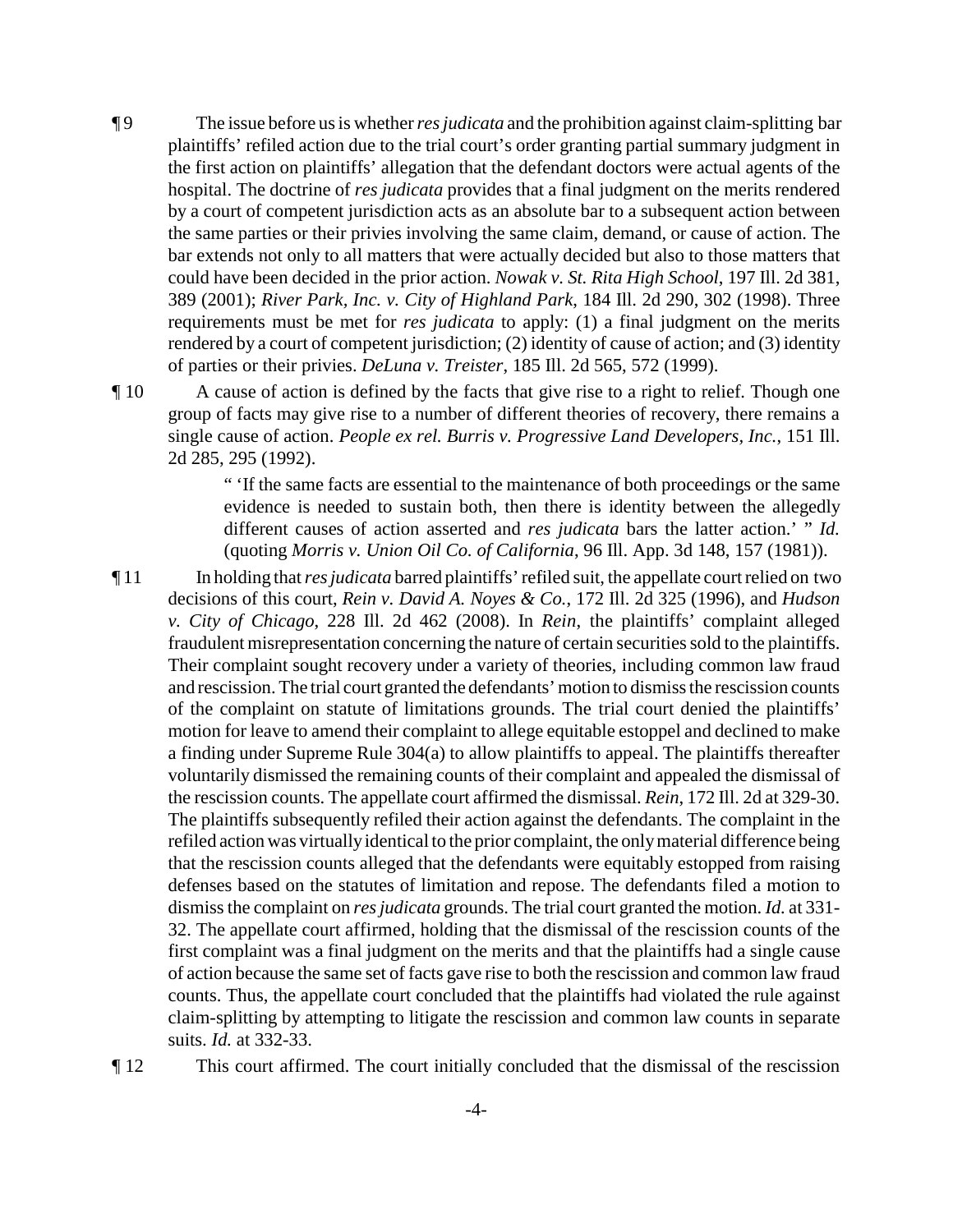counts was a final judgment on the merits under Supreme Court Rule 273. Thus, the final judgment on those counts would bar subsequent actions involving the same claims or demands. *Id.* at 335-36. The court rejected the plaintiffs' argument that because there was no identity of cause of action between the two suits, *res judicata* could not bar the common law counts. The court noted that the two complaints raised the same theories of recovery and that there was a single set of operative facts common to both suits, *i.e.*, that the defendants fraudulentlymisrepresented the nature of securities theysold to the plaintiffs. Since the same set of facts was necessary to maintain and prove both cases, the causes of action were identical for purposes of *res judicata*. The principle that *res judicata* prohibits a party from later seeking relief on the basis of issues that might have been raised in the prior action also prevents a litigant from splitting a single cause of action into more than one proceeding. Thus, since the plaintiffs could have litigated the common law counts in the first action, the claims were barred by *res judicata*. *Id.* at 339-40. The rule against claim-splitting is founded on the premise that litigation should have an end and that no person should unnecessarily be harassed with a multiplicity of lawsuits. The court noted that exceptions to the rule against claim-splitting exist, but that none of the exceptions applied to the plaintiffs' case. *Id.* at 340- 41.

¶ 13 This court in *Rein* also rejected the plaintiffs' argument that sections 2-1009 and 13-217 of the Code gave them an absolute right to refile the voluntarily dismissed counts. The court stated that these statutory sections should not be read to automatically immunize a plaintiff against the bar of *res judicata* or other legitimate defenses a defendant may raise in response to a refiled action. Accepting the plaintiffs' argument would undermine the public policy underlying *res judicata*, which is to protect the defendant from harassment and the public from multiple litigation. In addition, plaintiffs would be able to circumvent a trial court's refusal to make a Rule 304(a) finding, thus emasculating the rule. *Id.* at 342-43.

- ¶ 14 Subsequently, this court found *Rein* controlling in *Hudson v. City of Chicago*, 228 Ill. 2d 462 (2008). There, the plaintiffs filed a complaint against the municipal defendants, alleging negligence and willful and wanton misconduct in responding to an emergency call regarding their son. The defendants moved to dismiss the negligence count, claiming immunity. The trial court granted the motion and dismissed the negligence count with prejudice. Thereafter, the trial court granted the plaintiffs' motion for voluntary dismissal of the willful and wanton misconduct count. The plaintiffs later refiled their action, alleging one count of willful and wanton misconduct. The trial court granted the defendants' motion to dismiss on the basis that the refiled action was barred by *res judicata*. The appellate court affirmed. *Id.* at 464-65.
- ¶ 15 This court rejected the plaintiffs' argument that *res judicata* did not apply because there was no adjudication on the merits of the willful and wanton misconduct count. This court noted that the trial court had dismissed the negligence count and that an involuntary dismissal under Rule 273, other than for lack of jurisdiction, for improper venue, or for failure to join an indispensable party, operates as an adjudication on the merits. Once the voluntary dismissal was entered, the original action was terminated and all final orders became immediatelyappealable. *Id.* at 467-68. The court found *Rein* to be directly applicable and, after applying *Rein*'s analysis, concluded that the plaintiffs' refiled action was barred by *res judicata*. *Id.* at 473-74.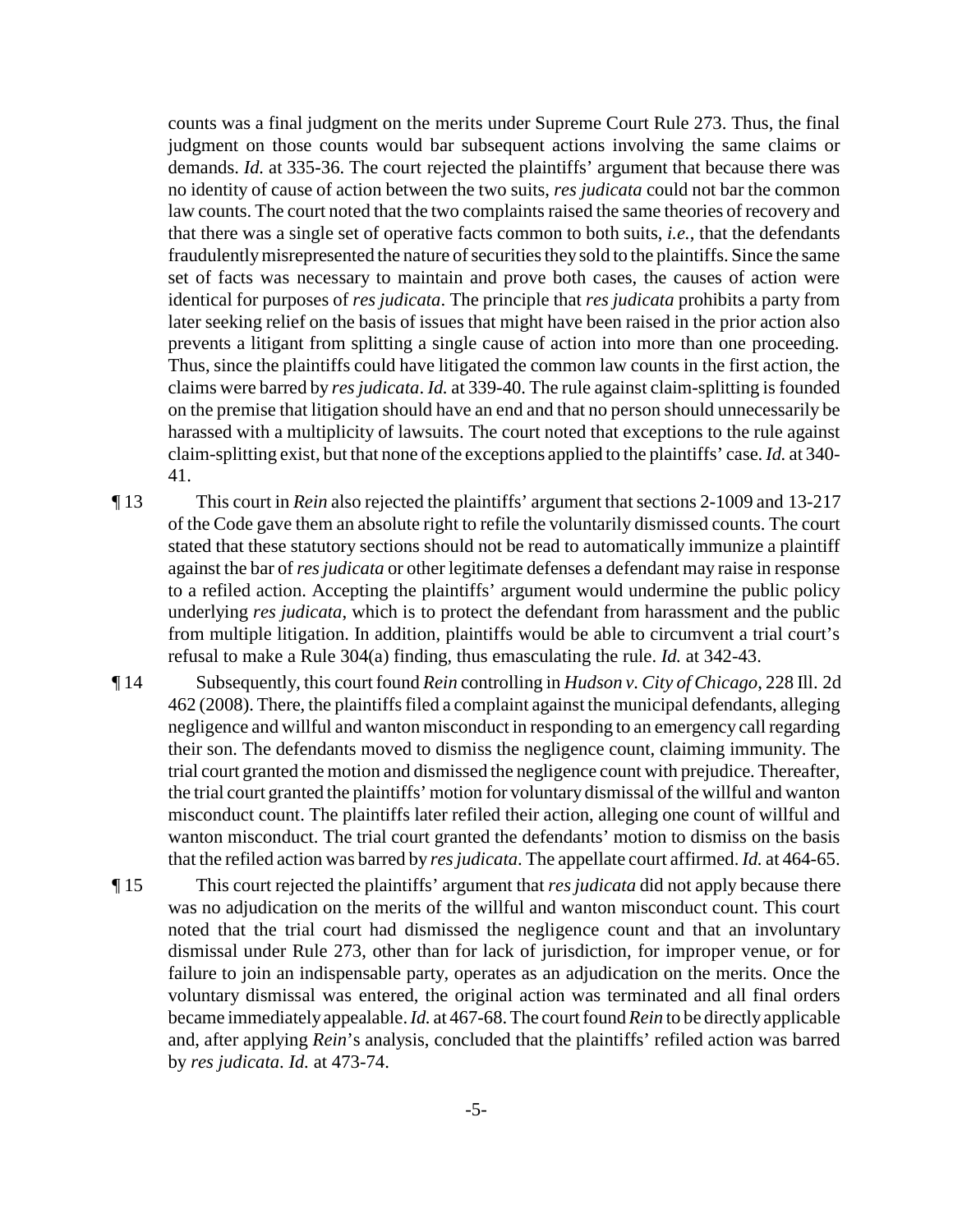- ¶ 16 The appellate court here also relied on *Williams*. In that case, the appellate court was presented with two certified questions. One question asked whether the plaintiff's refiled action was barred by *res judicata* where summary judgment was entered in the original action against the plaintiff on an allegation that the defendant doctor was the apparent agent of the defendant hospital and the plaintiff thereafter voluntarily dismissed the remainder of the case. *Id.* at 363. After the plaintiffs refiled their action, the defendants sought summary judgment on *res judicata* grounds. The trial court denied the motion. In denying the defendants' motion to reconsider, the trial court noted that the order in the first action, prepared by the defendants, only addressed the apparent agency issue and made no finding on actual agency. Thus, the trial court opined that apparent agency was an alternative theory for *respondeat superior* liability of the hospital and not a distinct claim. *Id.* at 367. The appellate court disagreed, concluding that vicarious liability based on apparent agency is a distinct claim and theory of recovery necessitating different elements of proof from *respondeat superior* liability based on employment or actual agency. Thus, the grant of summary judgment was a final order that disposed of a definite and separate portion of the controversy. The court nonetheless found that the plaintiffs were not barred from bringing their refiled action, invoking an exception to the rule against claim-splitting due to the defendants' failure to move for summary judgment on the actual agency claim. *Id.* at 374.
- ¶ 17 We now turn to the issue in this case. Plaintiffs argue that there is only one cause of action against the hospital in this case, that of negligence based upon vicarious liability, and proving that the doctors were agents of the hospital is just one step in the process of establishing the hospital's liability. Plaintiffs note that they must also prove that the doctors violated the standard of care and that plaintiffs were injured as a result of that violation. According to plaintiffs, agency is not in itself a cause of action; rather, it is an element of proof that they must establish. The hospital argues that actual agency and apparent agency are separate and distinct causes of action. In its brief, the hospital argues that there are fundamental differences between actual agencyand apparent agency. Each involves different elements of proof and they are separate and distinct stand-alone theories of recovery.
- ¶ 18 To prove that the hospital is liable for the actions and omissions of the allegedly negligent doctors, plaintiffs were required to prove that the doctors were either the actual agents or the apparent agents of the hospital. Proof of actual agency, or *respondeat superior*, requires a showing that (1) a principal/agent, master/servant, or employer/employee relationship existed; (2) the principal controlled or had the right to control the conduct of the alleged employee or agent; and (3) the alleged conduct of the agent or employee fell within the scope of the agency or employment. See *Oliveira-Brooks v. Re/Max International, Inc.*, 372 Ill. App. 3d 127, 134 (2007). To establish apparent agency, a plaintiff must prove that (1) the principal or its agent acted in a manner that would lead a reasonable person to conclude that the individual who was alleged to be negligent was an employee or agent of the principal; (2) the principal had knowledge of and acquiesced in the acts of the agent; and (3) the plaintiff acted in reliance upon the conduct of the principal or its agent, consistent with ordinary care and prudence. *Gilbert v. Sycamore Municipal Hospital*, 156 Ill. 2d 511, 525 (1993).
- ¶ 19 Initially, we determine whetherthe trial court's summary judgment orderfinding that the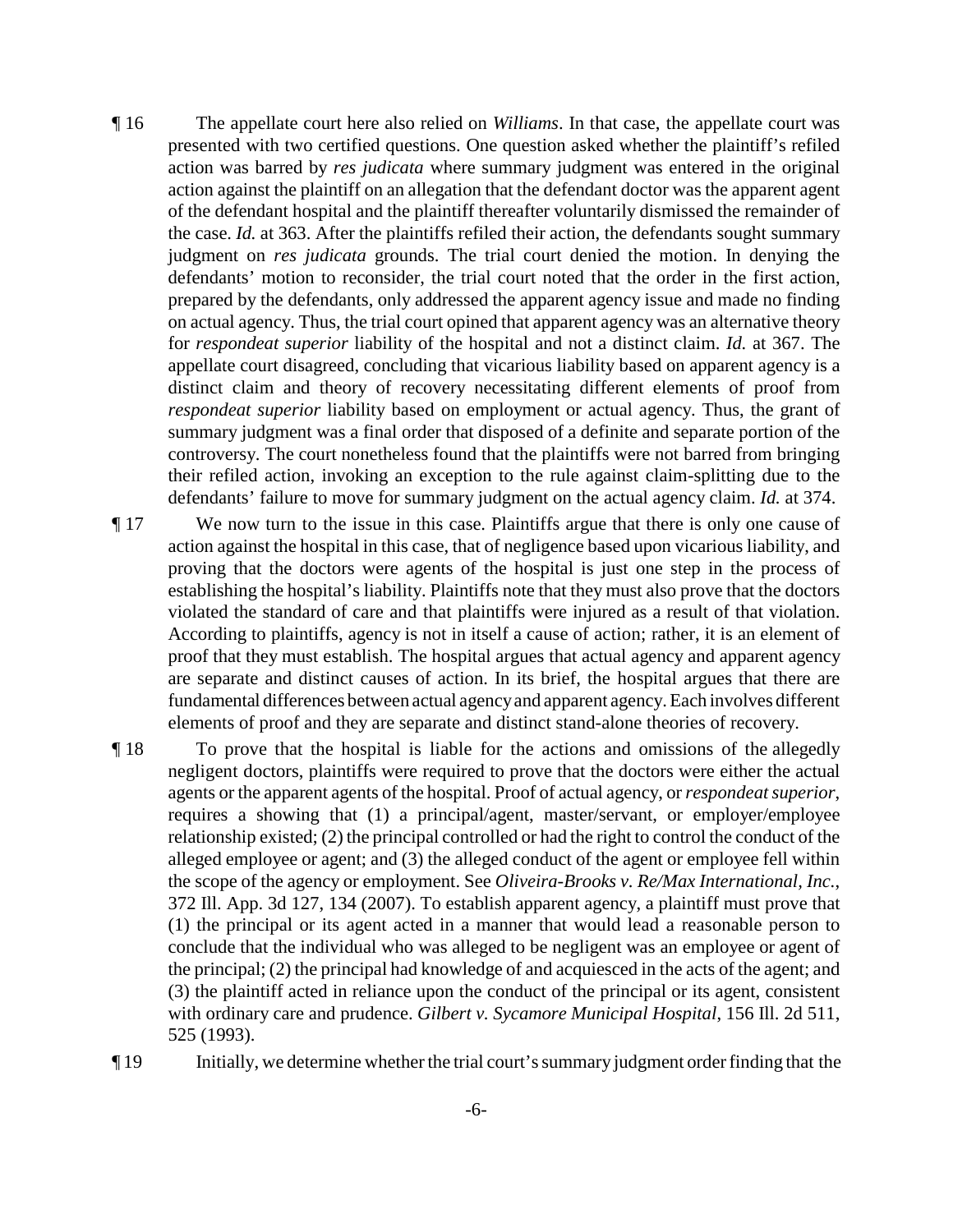defendant doctors were not the actual agents of the hospital was a final judgment on the merits for purposes of *res judicata*. An order is final if it either terminates the litigation between the parties on the merits or disposes of the rights of the parties, either on the entire controversy or a separate branch thereof. *Hull v. City of Chicago*, 165 Ill. App. 3d 732, 733 (1987). The summary judgment entered by the trial court here did not end the litigation. Thus, the question is whether the order finding that the doctors were not the hospital's actual agents disposed of the rights of the parties on a separate branch of the controversy. We conclude that it did not.

¶ 20 The appellate court's decision in *Hull* is instructive. There, the plaintiff's decedent was killed when a car crossed the median of the road and collided with the decedent's car. The plaintiff filed a two-count complaint against the city of Chicago, alleging a single claim of negligence. Count I alleged negligence in maintaining and repairing the roadway.The alleged negligent acts were described in multiple subparagraphs within a paragraph of count I. Count II alleged that the action survived under the survivorship statute. The trial court dismissed all but one of the subparagraphs describing alleged acts of negligence. The trial court made a Rule 304(a) finding and the plaintiff appealed. The appellate court dismissed the appeal for lack of jurisdiction. The court observed that the statement of a single claim in several ways by multiple subparagraphs does not warrant a separate appeal on less than all of the subparagraphs. The order of dismissal merely determined which allegations of negligence would be allowed to remain. The appellate court noted that Rule 304(a) was not intended to permit appeals from nonfinal orders that dispose of less than all of the issues in an action involving a single party and a single claim. *Hull*, 165 Ill. App. 3d at 733-34.

¶ 21 In *Rice v. Burnley*, 230 Ill. App. 3d 987 (1992), the plaintiff filed a multicount complaint alleging negligence in failing to install smoke detectors in a condominium unit and the common areas of the building. Some counts alleged wrongful-death and survival actions against the defendants. Other counts were based upon a theory of *res ipsa loquitur*. The trial court dismissed four of the counts and made a Rule 304(a) finding that there was no just reason for delaying enforcement or appeal of the order. The plaintiff appealed. *Id.* at 990. The appellate court dismissed the appeal for lack of jurisdiction, concluding that the trial court's order of dismissal of some of the counts of the complaint did not dispose of the rights of the parties on a separate branch of the controversy and the order was therefore not final. The court noted that "[a]n order disposes of a separate branch of a controversy when the bases for recovery of the counts which are dismissed are different from those which are left standing. [Citations.] This mayoccurwhen the grounds for recoveryunder the various counts arise from different statutes or common law doctrines or when different elements are required to recover under different theories. [Citation.]" *Id.* at 991. The appellate court noted that the plaintiff had advanced only one theory of recovery, *i.e.*, negligence, and that she must establish the same elements with respect to every count of her complaint. While the dismissed counts and the remaining counts alleged different acts and omissions, they all advanced the same theory of recovery. Thus, the dismissal of only some of the counts did not determine the merits of a separate claim and was therefore not a final order. *Id.* at 992.

¶ 22 In *Piagentini v. Ford Motor Co.*, 387 Ill. App. 3d 887 (2009), the plaintiff was injured in an auto accident and sued Ford, alleging negligence and strict liability in separate counts.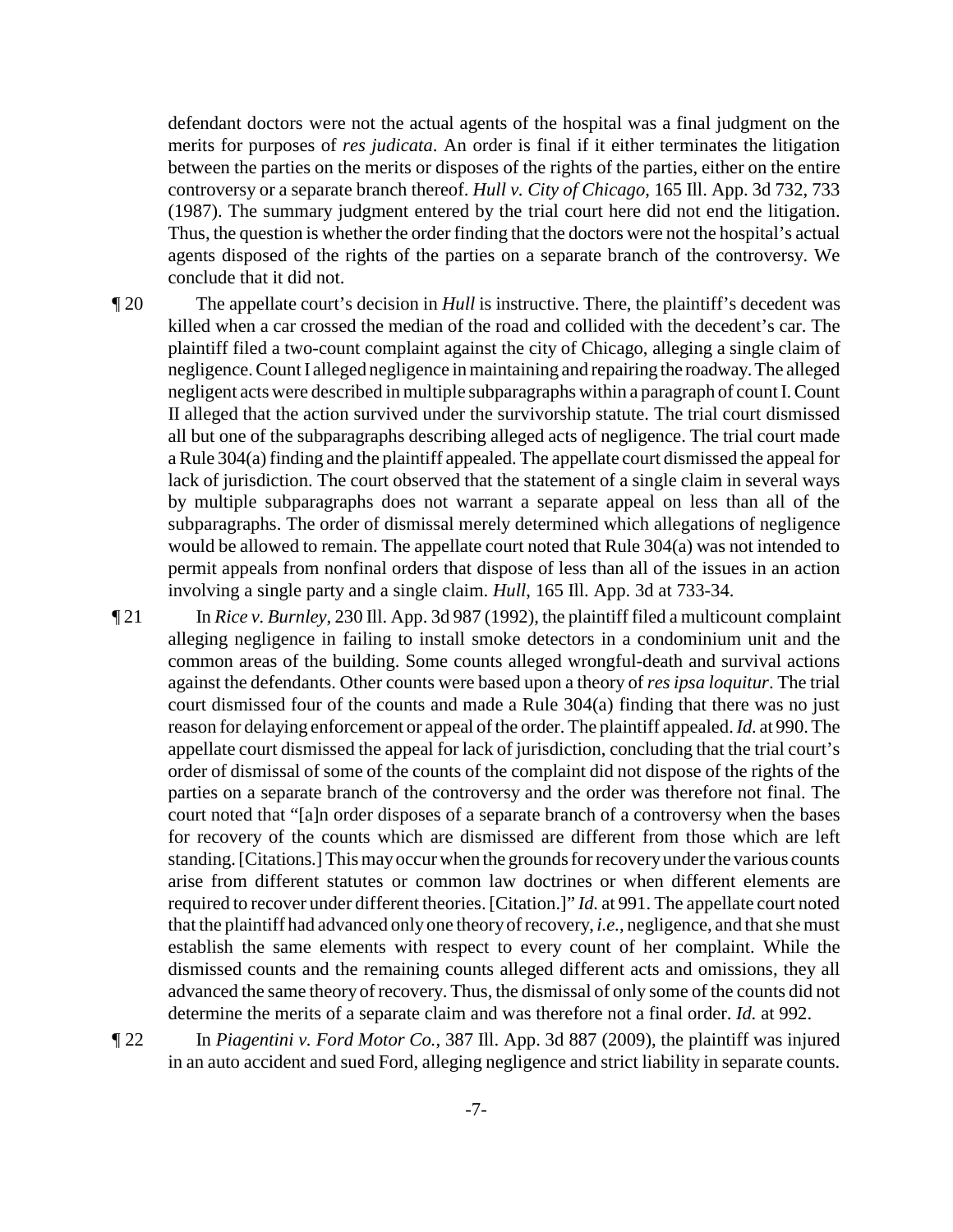In each count, the plaintiff included allegations that his vehicle lacked an adequate seatbelt system and was insufficiently stable and subject to rolling over. The trial court granted partial summary judgment as to the stability/rollover allegations and granted the plaintiff leave to file an amended complaint including only the seatbelt allegations. The plaintiff filed an amended complaint, but later voluntarilydismissed it. He then refiled his complaint and Ford filed a motion for summary judgment based on *res judicata*. The trial court granted the motion. *Id.* at 888-90. The appellate court reversed, holding that the grant of partial summary judgment as to allegations within the counts of the plaintiff's complaint did not constitute a final order on two grounds: no actual count of the complaint was dismissed and the order granted the plaintiff leave to replead the remaining allegations. With respect to the first ground, the appellate court distinguished this court's decisions in *Rein* and *Hudson*, noting that there, whole counts had been dismissed, whereas in *Piagentini* only certain allegations had been dismissed, but both counts remained standing as bases for recovery. The dismissal of certain allegations under one theory of recovery merely determines which allegations under that theory are allowed to remain. Thus, the order was not final. *Id.* at 893-94.

¶ 23 The appellate court in the instant case distinguished *Piagentini* and relied instead on *Williams*. We conclude that *Williams* was incorrectly decided. The *Williams* court held that vicarious liability based upon apparent agency was a separate claim for purposes of *res judicata*. The court opined that vicarious liability based upon apparent agency is a "distinct claim and theory of recovery necessitating different elements of proof from *respondeat superior* liability based on employment or actual agency." *Id.* at 369. The court went on to note the different facts necessary to prove apparent agency as opposed to actual agency, and it observed that after the trial court granted summary judgment on the apparent agency allegations, there were no remaining allegations supporting liability based upon apparent agency. Thus, the order was final, as it disposed of a definite and separate portion of the controversy. *Id.* at 371.

¶ 24 We conclude that actual agency and apparent agency are not causes of action and that *Williams* erred in treating allegations of apparent agency as a separate and distinct cause of action. We overrule *Williams* to the extent it is inconsistent with our decision here. In the instant case, as in *Williams*, plaintiffs have alleged a negligence cause of action in which they contend that the defendant doctors breached their duty of care to Brandon, thereby causing him injury and resulting damages. Without the underlying cause of action for negligence against the doctors, plaintiffs would have no legal claim against the hospital. Plaintiffs do not claim that the hospital itself had any role in the allegedly negligent acts. Rather, plaintiffs claim that the hospital is liable for the doctors' negligence due exclusively to the hospital's role as principal. It is clear that plaintiffs could not sue the hospital for vicarious liability in any of its forms because vicarious liability is not itself a claim or cause of action. Whether one is vicariously liable for the acts of another depends upon establishing a relationship between the allegedlynegligent actor and the alleged principal. To establish that relationship, the plaintiff must prove certain facts, just as the plaintiff must prove facts establishing duty, breach of duty, proximate cause, and damages. Actual and apparent agency are merely part of the duty analysis in a case where the plaintiff seeks to hold the principal liable for the agent's alleged negligence. In the same manner in which the plaintiff in *Piagentini* was